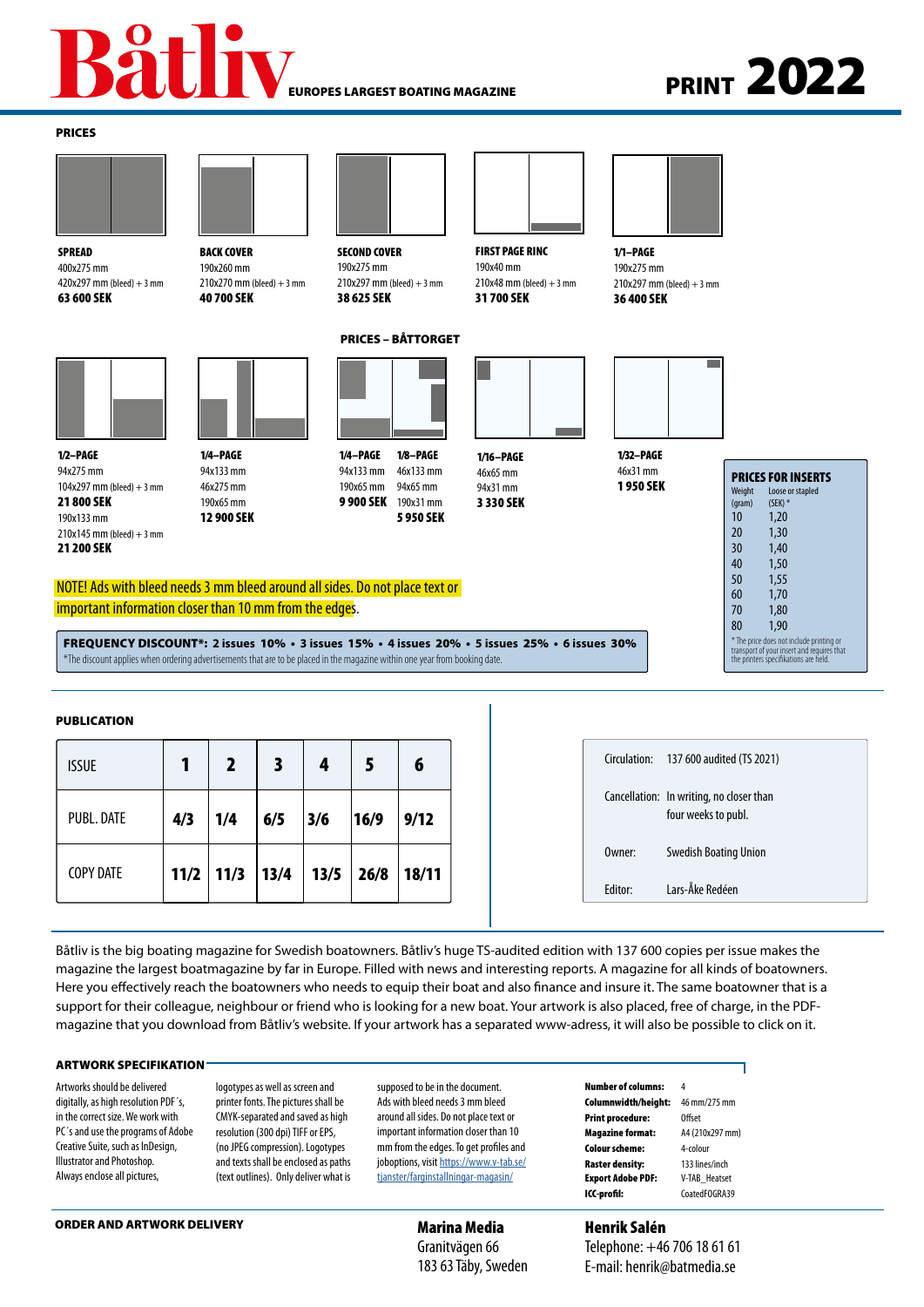# **batliv.se** INTERNET & NEWSLETTER 2022

#### SITE WITH MANY VISITORS



#### BÅTLIV NEWSLETTER

With the newsletter of Båtliv you reach 150 000 members of Swedish boatclubs.

 Price per recipient is 0,4 SEK. The price includes a 640x155 pixel banner (see material specifications for batliv.se) and one advertorial with a 280x350 pixel picture and a short text included. With the text and picture you deliver we setup the advertorial with an advertisement marking.

#### NEWSLETTERS WILL BE SENT:

| 1. | Week 4  |
|----|---------|
| 2. | Week 9  |
| 3. | Week 12 |
| 4. | Week 16 |
| 5. | Week 19 |
|    |         |

- 
- 7. Week 23
- 
- 
- 10. Week 43
- 11. Week 47



#### BOOKING/MATERIAL CONTACT

Henrik Salén Tel. +46 706 18 61 61 henrik@batmedia.se

Marina Media Granitvägen 66 183 63 Täby, Sweden

#### MATERIAL SPECIFICATIONS

We accept: **jpg,gif, png**. Max 50 kb per banner. Please supply URL.

SIZE FEBRUARY–JUNE JULY–JANUARY

Panoramabanner 980 x 240 pixels **19 000** SEK/month **11 000** SEK/month Banner 980 x 240 pixels **19 000** SEK/month**11 000** SEK/month Banner 140 x 250 pixels **7 000** SEK/month **4 000** SEK/month

6. Week 20 8. Week 34 9. Week 37